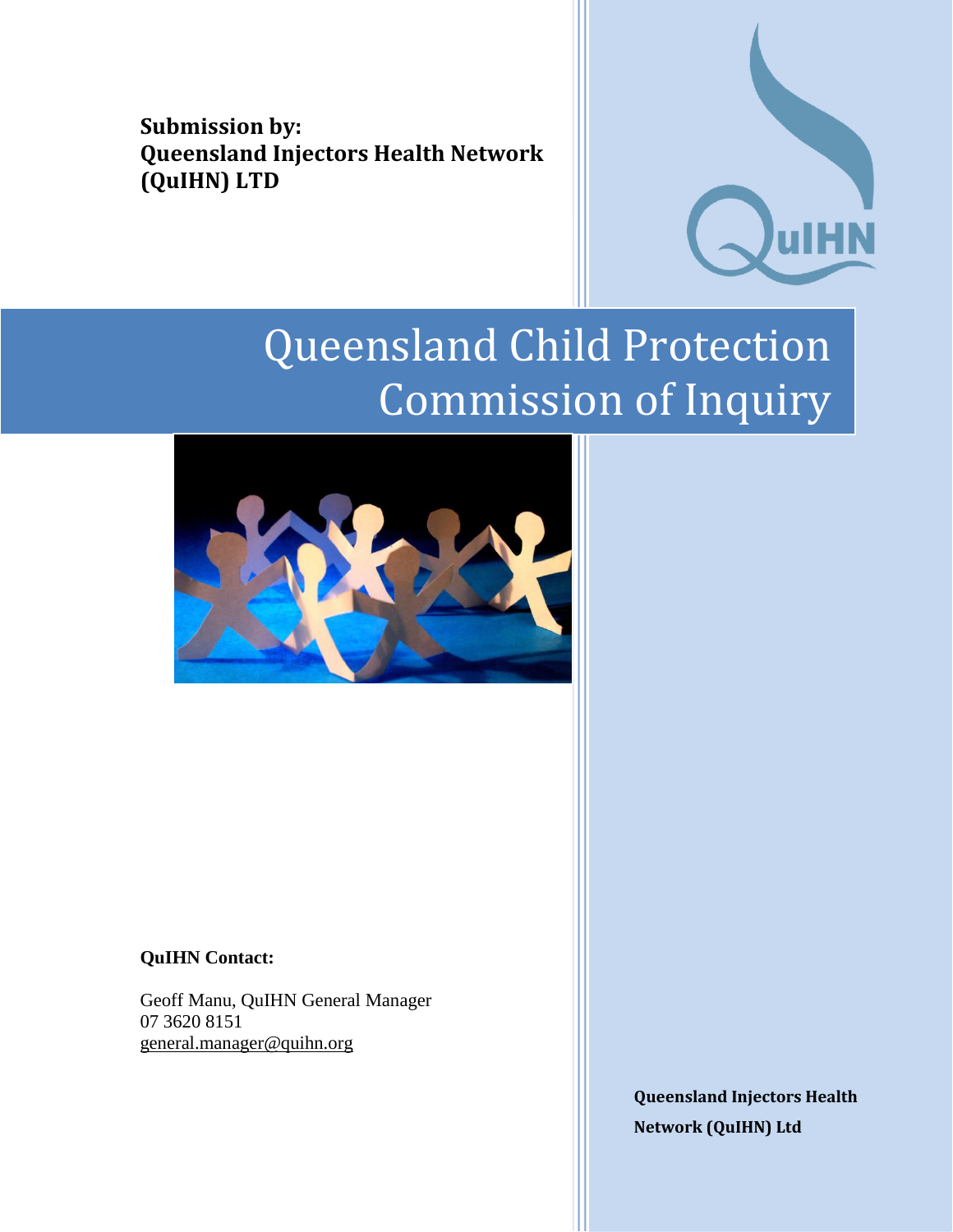#### **September 2012**

*28 September 2012*

*The Honourable Tim Carmody SC Queensland Child Protection Commission of Inquiry PO Box 12196 George St QLD 4003*

Queensland Injectors Health Network Ltd. (QuIHN) provides a range of services for people who use illicit drugs and those affected by illicit drug use and/or mental health concerns (including families, significant others and community members) across Queensland. QuIHN works from a harm minimisation framework (the basis of Australia's National Drug Strategy since 1985). The core focus of QuIHN's services is to reduce the demands and harms associated with illicit drug use, with a particular focus on dual diagnosis issues (substance use coupled with mental health co morbidity) and blood borne viral infections (e.g. HIV and Hepatitis C). QuIHN provides a comprehensive range of client-focused services to people wanting to manage, reduce or cease their illicit drug use. QuIHN also provides client-focused services to parents, and families affected by mental health concerns and substance use issues via specialised programs. QuIHN has extensive experience in providing services to the very complex dual diagnosis population and engaging such families to provide assistance to parents, their children and significant others or carers through the provision of centre based and outreach services and short to medium term interventions.

Of particular concern to QuIHN are the recent discussions under the guise of the Child Protection Inquiry of the policy of *"parendectomy",* involving forcing dysfunctional parents to relinquish their rights over their newborn babies. The Forde Inquiry of forced adoptions of the 1960's and 1970's demonstrates the error of a policy challenging basic human rights. Despite such errors being demonstrated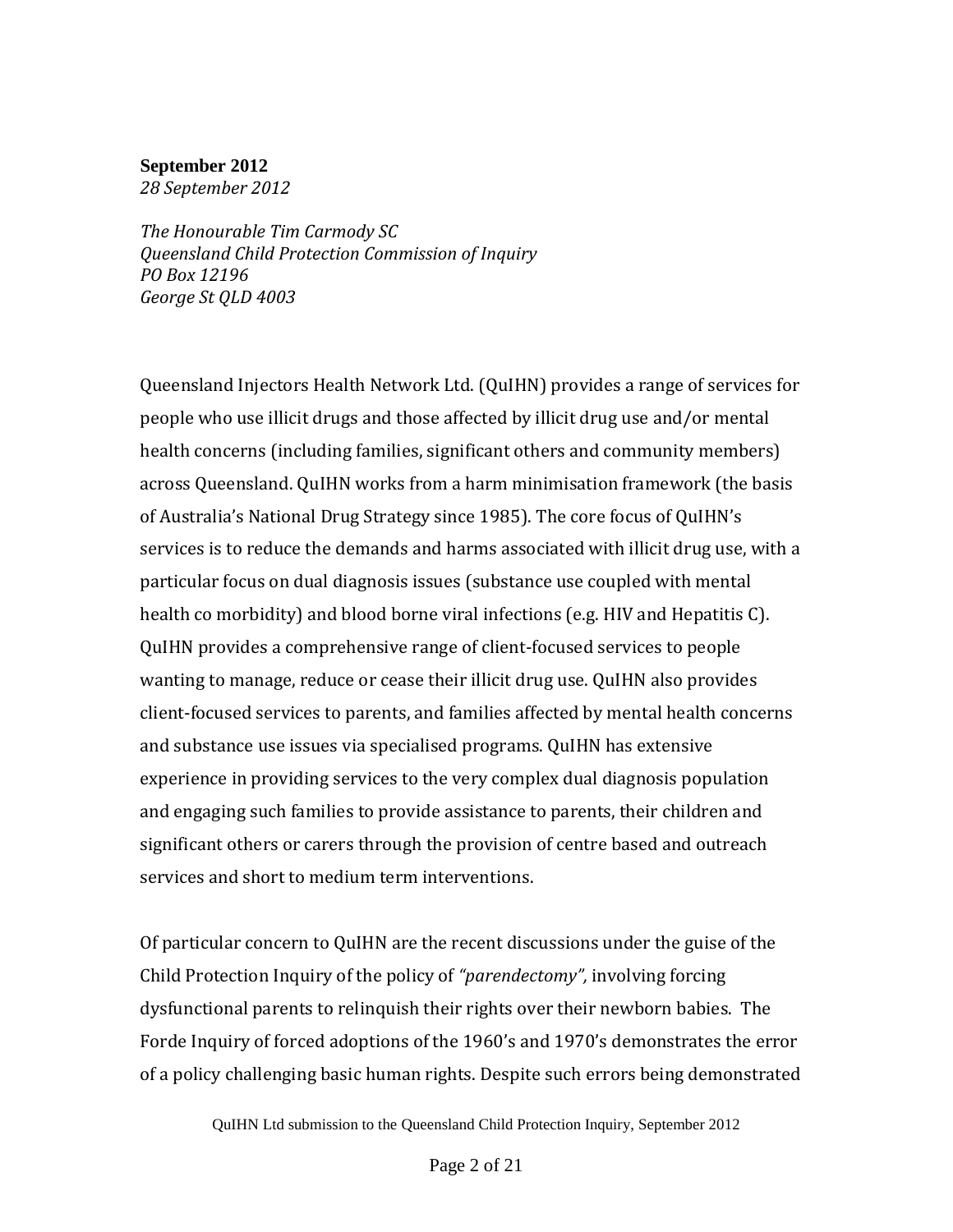through history and the legacy of systemic damage that spans generations brought about by these types of policies, the discourses of the 'bad' or 'dangerous' parent and professional's failures to prevent a child's death or injuries continue to dominate political discussion, policy and workplace practice often at the detriment of effective systemic reforms. (Lonne, Harries, & Lantz, 2012) Reorientation and rebuilding of the child protection system necessitates establishing policy and practice frameworks where productive staff and client relationships can be developed; whereby a focus is on the involvement of a range of professionals and people in the wider community rather than simply on restructuring current statutory systems that are already suffering 'change fatigue' associated with repetitive organisational restructuring and system reforms. (Lonne, Harries, & Lantz, 2012. & Melton, & Thompson, 2002) QuIHN believe that high risk families, such as those experiencing substance misuse and mental health issues, require intensive interventions targeting multiple dimensions of functioning with a focus on creating and strengthening protective factors. Early intervention with such families is a key to such an approach, as is a reorientation of current child protection practice towards practice priorities that include relationship-based practice. Such an approach works closely with families to recognise potential problems and take action to address inequalities and increase access to appropriate support. Families should not fear or feel threatened with the forced removal of their children when seeking support and assistance with problems. Such an approach must: seek to improve communication between parents and child protection workers; improve referrals for and availability and appropriateness of support services; avoid grouping parents together as they all have different life circumstances and should be viewed with uniqueness; and must avoid punishing victims of domestic violence situations and improve access and appropriateness of resources and support in assisting the victim to break away from such situations. The forced removal of children from such families should remain a last resort option when all possible support interventions have been exhausted and when there is a direct and immediate unacceptable risk of harm to the child.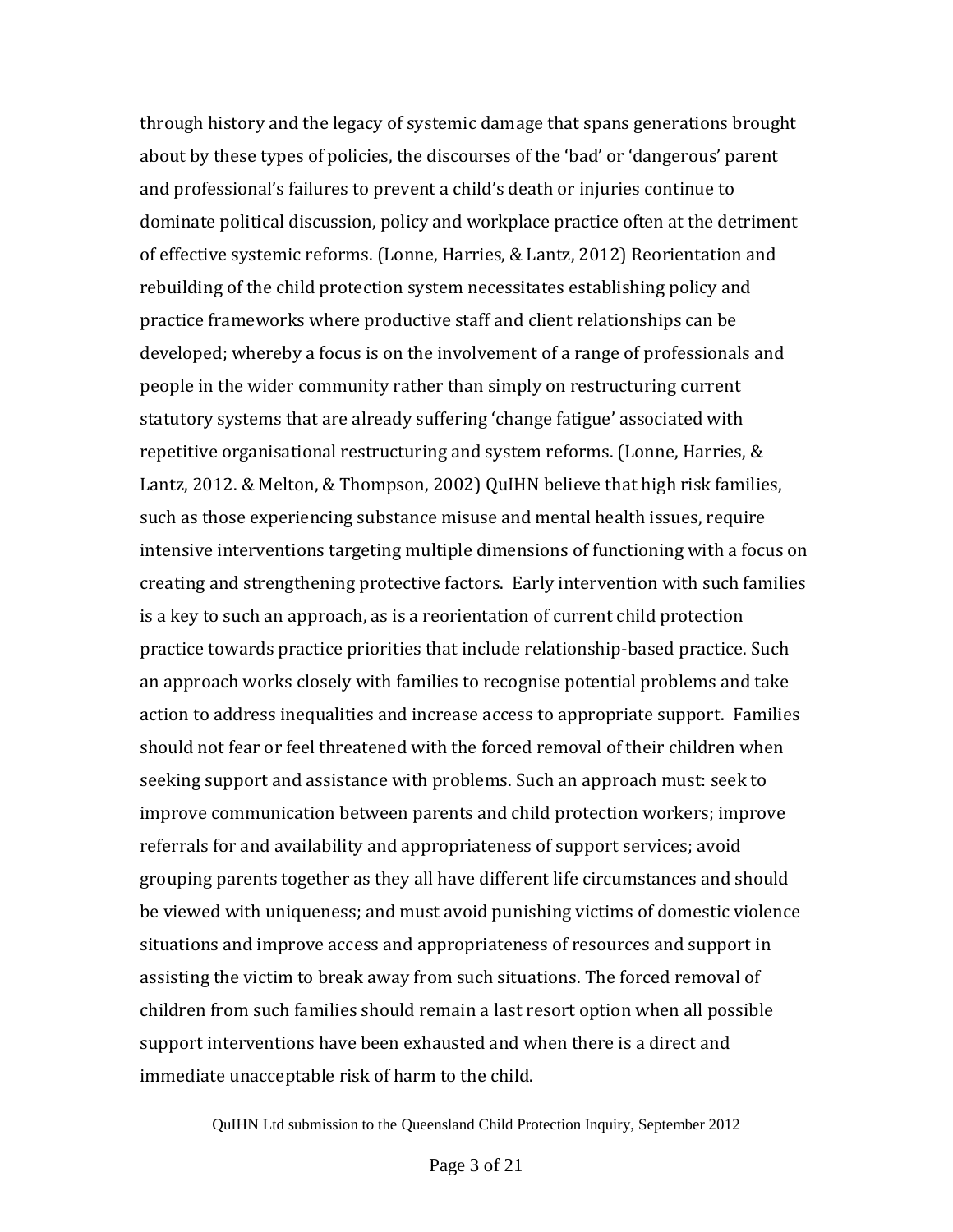#### **Establishing the context**

Parental drug use has wide ranging impacts on family functioning and the gravity of such issues are well documented in a number of research reports and other reports from government departments and non government agencies. (Hallgrimsdottir, Healy, & Foulds, 2004; AIHW, 2007; AIHW, 2010; Gruenert, Ratnam & Tsantefski, 2004; Ainsworth, 2004. Leek, Seneque & Ward, 2009; & Patton, 2004) A further factor impacting on family functioning, in relation to parental drug use, is mental health diagnoses; as evidence also suggests that mental health problems can have significant and widespread effects for both the individual themselves and their family members. (Copello, Velleman & Templeton, 2005) Furthermore, family members commonly develop problems in their own right, often manifested in high levels of physical and psychological symptoms, particularly where there is a cooccurring substance disorder involved. (Copello, Velleman & Templeton, 2005) It is suggested that these problems may be particularly deleterious for the children of parents who have mental health and drug use problems (dual diagnoses). (Copello, Velleman & Templeton, 2005) Parental drug use also creates issues in relation to family reunification, and the significant rise in the number of children entering substitute care is thought to be due, in part, to abuse and neglect arising from parental drug use among other factors. (Maluccio. & Ainsworth, 2003; Ainsworth, 2004; Leek, Seneque, & Ward, 2009; & Patton, 2004) This complex relationship between drug use, other family risk factors and the high number of children in out of home care is of particular concern. It is important to note that the presence of substance use and/or mental health issues does not directly constitute child abuse, neglect, or maltreatment; however, it is acknowledged that substance use and mental health status do have significant impacts on family functioning and widespread effects for both individuals and their family members, and the harmful use of substances is associated with elevated risks to family members, particularly when combined with mental health problems. (Copello, Velleman & Templeton, 2005 & Hallgrimsdottir, Healy, & Foulds, 2004) Many of these families also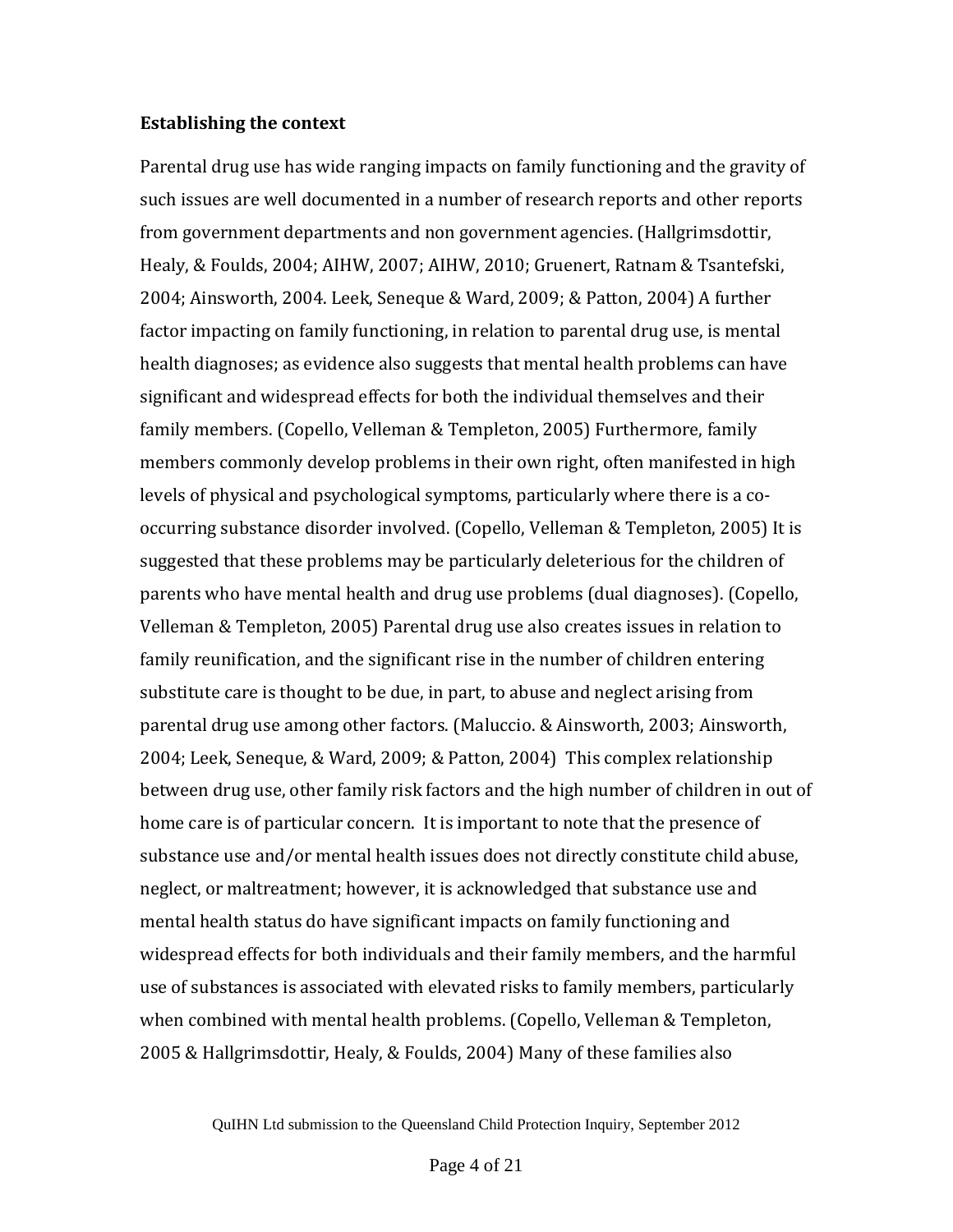experience social isolation, financial difficulties, stigmatisation, and mental health problems. (AIHW, 2010; AIHW, 2007; Patton, 2004; Dawe, Harnett, Staiger et.al, 2000; & Frye, Dawe, Harnett et al, 2008) The capacity of parents to be adaptable, in turn the level of family functioning, is affected by this wide range and complex set of factors, for example but not limited to, substance abuse, marital conflict, stress, mental health problems and learning difficulties. (White, 2005) A range of socioecological domains are thought to influence the outcomes of children raised in families with substance abusing parents, who are also subject to a multitude of protective and risk factors across such domains. (Dawe, S., Harnett, P. H., Staiger, P., & Dadds M. R. 2000) It is important to note that despite the large amount of deleterious evidence of the impact of substance use on the outcomes of children, many children demonstrate resilience due to a multitude of factors, such as when; only one parent has problematic substance use, the child is also attached to at least one other adult with whom they can develop a supportive relationship, have good communication skills, access to more resources and mental stimulation, have consistent routines and family rituals, and the extent and quality of external support systems is higher. (Gruenert, Ratnam & Tsantefski, 2004; & Hegarty, M)

#### **The dichotomy of child protection work and family work**

Following the CMC Inquiry the role of the child protection worker has become erroneously understood as a policing and administrative role. The majority of casework within the child protection system currently focuses on monitoring and reviewing of families with a core focus on administrative functions, rather than supporting and educating families. (Lonne, Harries, Lantz, 2012; & AASW, 2012) In contrast, family work seeks to provide targeted support and education to vulnerable families to keep families together and functioning. (Holzer, 2007) This draws a distinct difference between family support roles and the role of a Child Safety Officer, with the latter being focused primarily on investigation and assessment functions. (Humphreys. et al 2009) Such narratives draw on a broader dilemma,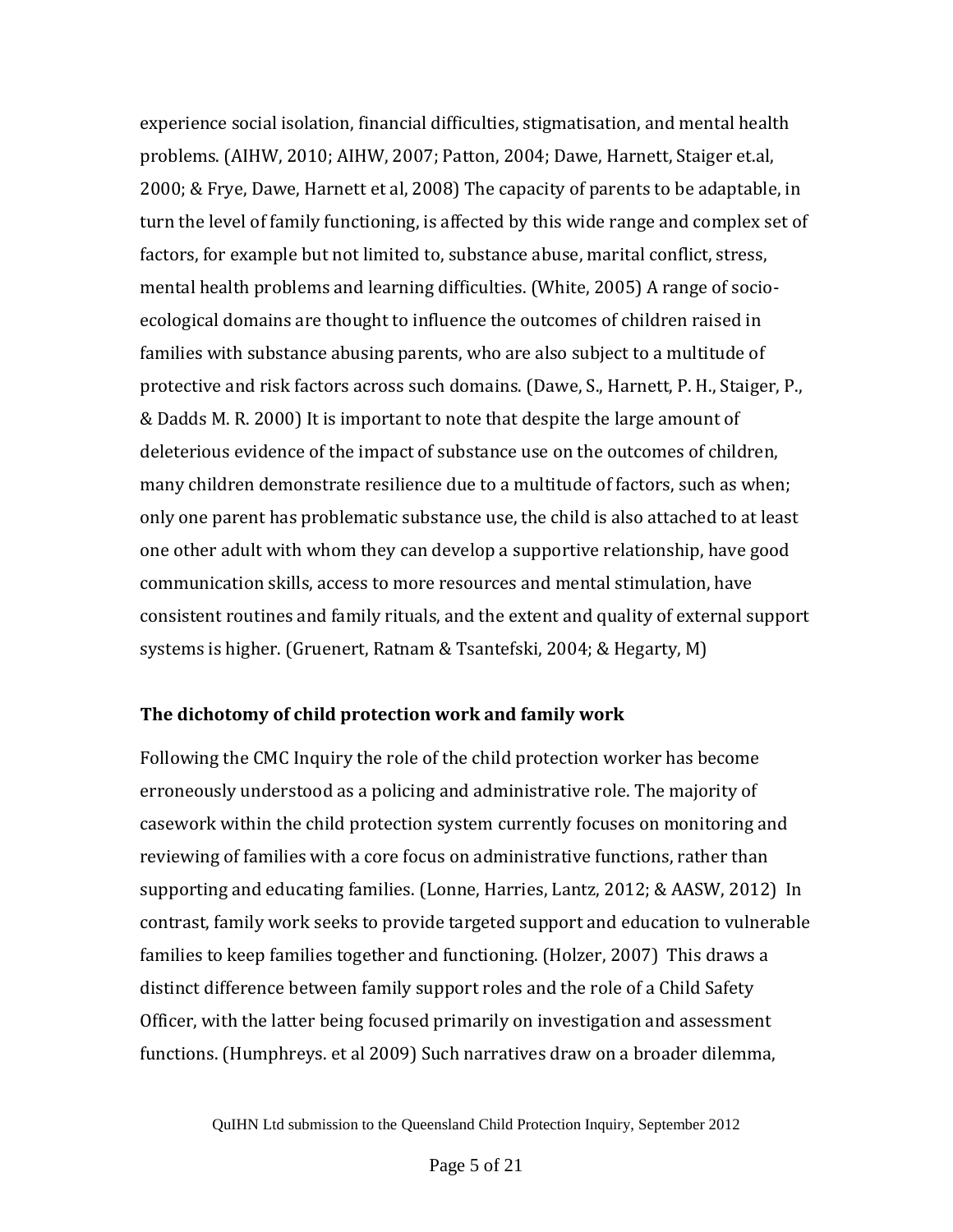arising at times *"through the pathologising of family life and the censure of parents in regard to child rearing practices"*, which a highly statutory framework at times invokes; and the nature of family work and its underlying goal of the creation of a therapeutic alliance with the family – both as strategies to ensure the safety and care of children. (Hansen, & Ainsworth, 2007; & Gillingham, & Bromfield, 2008) Much of the therapeutic and support work with children and families is no longer the direct responsibility of child protection workers and agencies. (Lonne, Harries, Lantz, 2012; & AASW, 2012; & Gupta, & Blewett. 2007) The child protection system has become underpinned by an ideological framework that is punitive and deficitoriented by a strong shift in focus on the shortcomings and failings of parents or care givers where liability and accountability have become key features. (Lonne, Harries, Lantz, 2012) The number of children under care and protection orders and the number in out of home care in Australia are significantly rising. (AIHW, 2011) The rate of children in out of home care in Australia across all jurisdictions has increased from 4.9 per 1,000 children aged 0 to 17 years in 2005 to 6.7 per 1,000 children aged between 0 to 17 years in 2009. (AIHW, 2010) In 2009 to 2010 there were 35,895 children in out of home care, with the rate per 1,000 children increasing by 43% in the past five years and doubling over the past decade in Australia. (AIHW, 2011; & Lonne, Harries, & Lantz, 2012) This overall increase in the number of children in out of home care has been attributed to a number of complex factors, described as; *"the increasingly complex situations of children associated with parental substance abuse, mental health, and family violence"*, which in turn impact on the duration of time spent in care by children. (AIHW. 2010) With increasing numbers of children being placed into the care of the state there have been increasing questions about the capacity of care systems to meet their needs and out of home care systems frequently failing to provide safe, secure and consistent care to children, with unacceptably high numbers of multiple placements and resultant damage (SCRGSP, Productivity Commission, 2009; Lonne, Harries, & Lantz, 2012; Mendes, 2005; & Osborn, & Delfabbro, 2006) It is arguable that a child protection system preoccupied with risk, social control and proceduralism is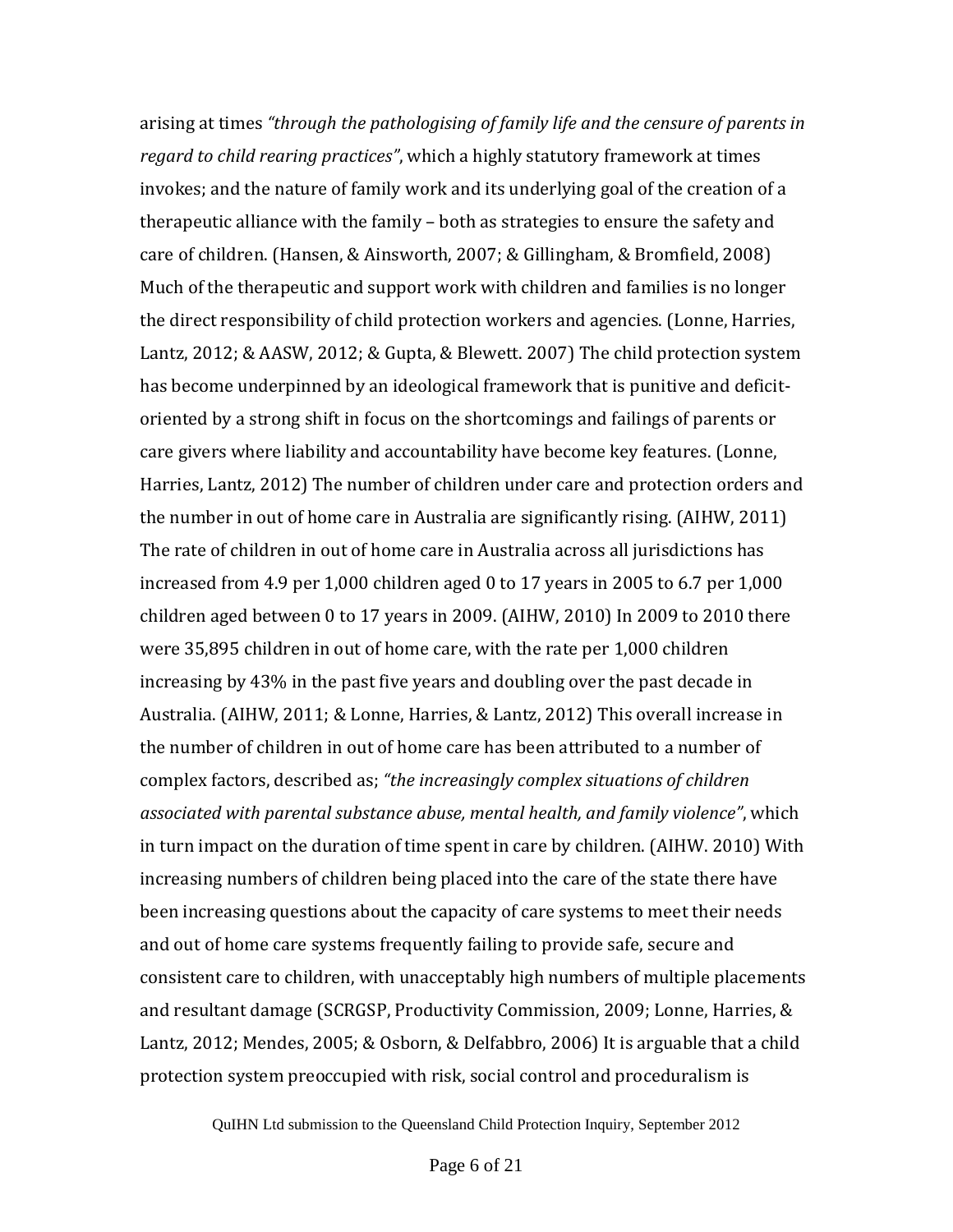preventing the provision of quality social care and positive outcomes for children and their families. (Lonne, Harries, Lantz, 2012) Thus, it could be posited that an orientation towards ceasing, rather than restoring family relationships, with punitive and retributive approaches dominating have also contributed to increases in children under care and protection orders and those in out of home care, this is evidenced by children who have multiple placements, inconsistent workers, are not returned home or are returned home too soon, and the increasing number of young people in care who end up in the youth justice system. A greater emphasis within the Child Safety system toward effectively working with families to ensure children are able to remain safely at home is required. In order for this to be achieved within the current child protection system, a reorientation of practice towards relationship based practice is necessary. (Lonne, Harries, Lantz, 2012)

The role of family engagement and the development of a collaborative therapeutic working alliance between the family and worker are thought to be as important as the content of programs targeting multi-problem families. (Dawe, Harnett, & Frye, 2008) It is likely that many families experiencing multiple problems, including substance use and mental health, have had adverse experiences with authorities potentially resulting in a distrust of health and welfare agencies and for these families the creation of a therapeutic alliance is particularly important for child protection and family workers to achieve engagement. (Dawe, Harnett, & Frye, 2008) It has been argued that such meaningful therapeutic working relationships can be established with parents, even when parents are engaged with child protection agencies, when a procedure is outlined in which goals are set that both the parents and child safety authority agree would, if achieved, influence decision making. (Dawe, Harnett, & Frye, 2008) Such goals need to be clinically meaningful while also being manageable targets for change; even without involvement of child protection authorities, defined goals remain critical in ensuring there is a clear focus that the family is able to work towards. (Dawe, Harnett, & Frye, 2008) Parents and care givers consistently report being powerless and disenfranchised from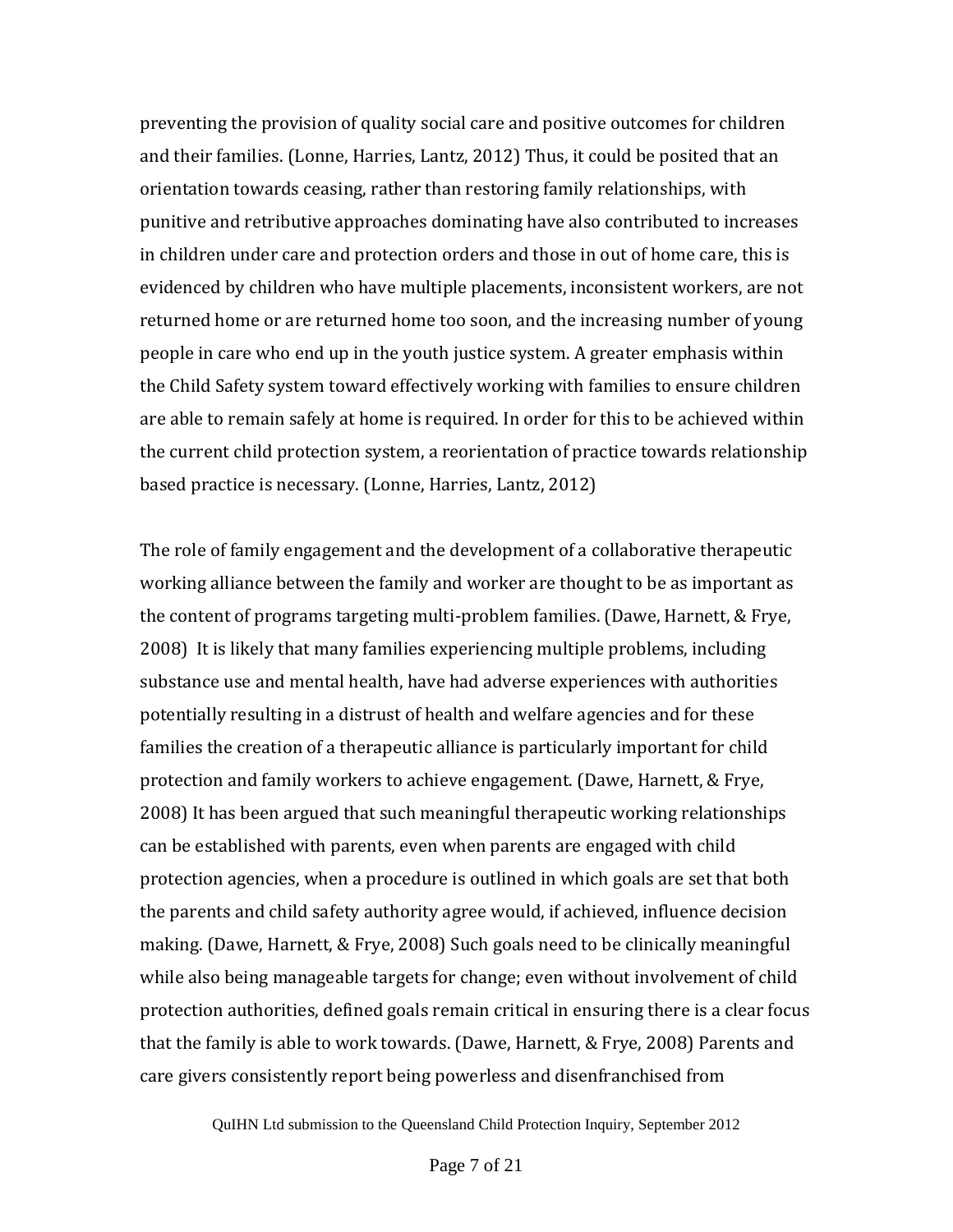assessment and decision making processes when involved in the child protection system. Parents and children consistently report wanting more involvement with child protection in the assessment and decision making arena, rather than being simply told what to do. This requires a shift in relationships from unequal and adversarial relationships to one that is built on collaboration and co-operation. What is needed for families are mutually agreed; clear and understandable goals for areas that require improvement to increase family functioning and reduce risks to the children and family members; mutually agreed clear action plans within a basic framework for parents that are simple, understandable and are sensitive to the ecological context of the family that seek to address priority areas that are important for functional child development. Such an approach must recognise the importance of the family, involvement and participation, and the ideals of family empowerment and restoration, in the long term interests and well being of the children involved in the child protection system. (Lonne, Harries, Lantz, 2012. Burford, 2005; & Connolly, 2007, 2009)

Parents affected by significant substance use issues and mental health diagnoses may often avoid seeking out help for parent-child problems for a multitude of reasons, such as general disempowerment and isolation or marginalisation from traditional health services, limited insight into the impact of mental illness or drug use, poor social resources, fear of discrimination and stigmatisation, and poor self esteem and self confidence in relation to parenting. (Dawe, Harnett, Staiger et al, 2000; & Hegarty, 2006) Parents using illicit substances may also fear that their substance use will be exposed, which may lead to intervention by child protection authorities, and parents with a mental illness often may fear that requests for help regarding their children will result in a loss of custody. (Hegarty, 2006; & Hearle et al, 1999) Additionally, substance misuse and/or mental health issues are sometimes subject to 'blaming' processes by professionals who may choose to discount other more constant stressful situations under which some people are forced to live difficult lives. (Hansen, & Ainsworth, 2007; & Gillingham, & Bromfield, 2008) Thus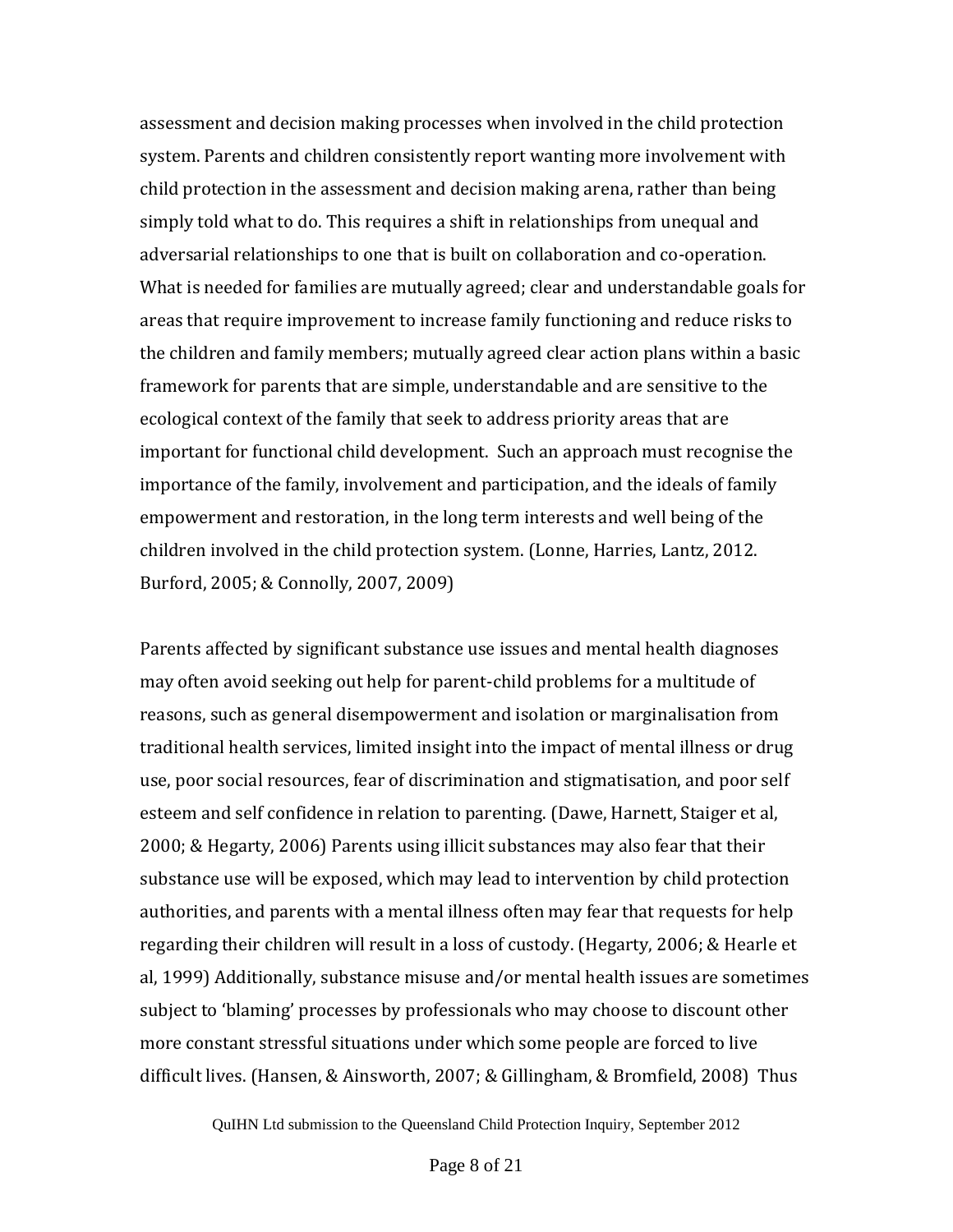limiting and further hindering the ability for such families to seek appropriate care and assistance from services. Anecdotally it is reported that the double stigma of substance use and mental health problems generally reduce a families capacity to engage services, there is often a significant fear factor that as soon as families become involved in support services they fear involvement of the child protection system and more so fear the forced removal of their children.

Often families experience a range of multiple and complex needs and influences that act as barriers to the achievement of goals. The families that QuIHN work with and that come into contact with the statutory child protection system are generally families with multiple and complex needs that go far beyond what people might think of as everyday problems. The ecology of families with multiple and complex needs includes issues such as; substance misuse, mental health, poverty, domestic violence, chronic unemployment, homelessness and vulnerable housing, unsafe and under resourced neighbourhoods and micro communities, isolation, individual and systemic discrimination, racism, and disempowerment. In such ecological circumstances it becomes hard to imagine raising a child in an environment where there are multiple, complex problems that act as serious barriers to *"good"* or *"good enough"* parenting, despite how well committed and good intentioned a parent might be. Yet often the response from child protection authorities is singular and focuses merely on the drug use and/or the mental health status of the parent or parents, with little attention to addressing the complexity of the underlying ecological problems that act as significant barriers (i.e. poverty, domestic violence, chronic unemployment, homelessness and vulnerable housing, unsafe and under resourced neighbourhoods and micro communities, isolation, individual and systemic discrimination, racism, and disempowerment) to *"good"* parenting. It is therefore imperative that care plans between statutory services and families are sensitive to such stressful situations and challenges for families. Finally, families should be viewed as the experts in their own lives; child protection workers whom work with complex and multiple needs families need to be well qualified in an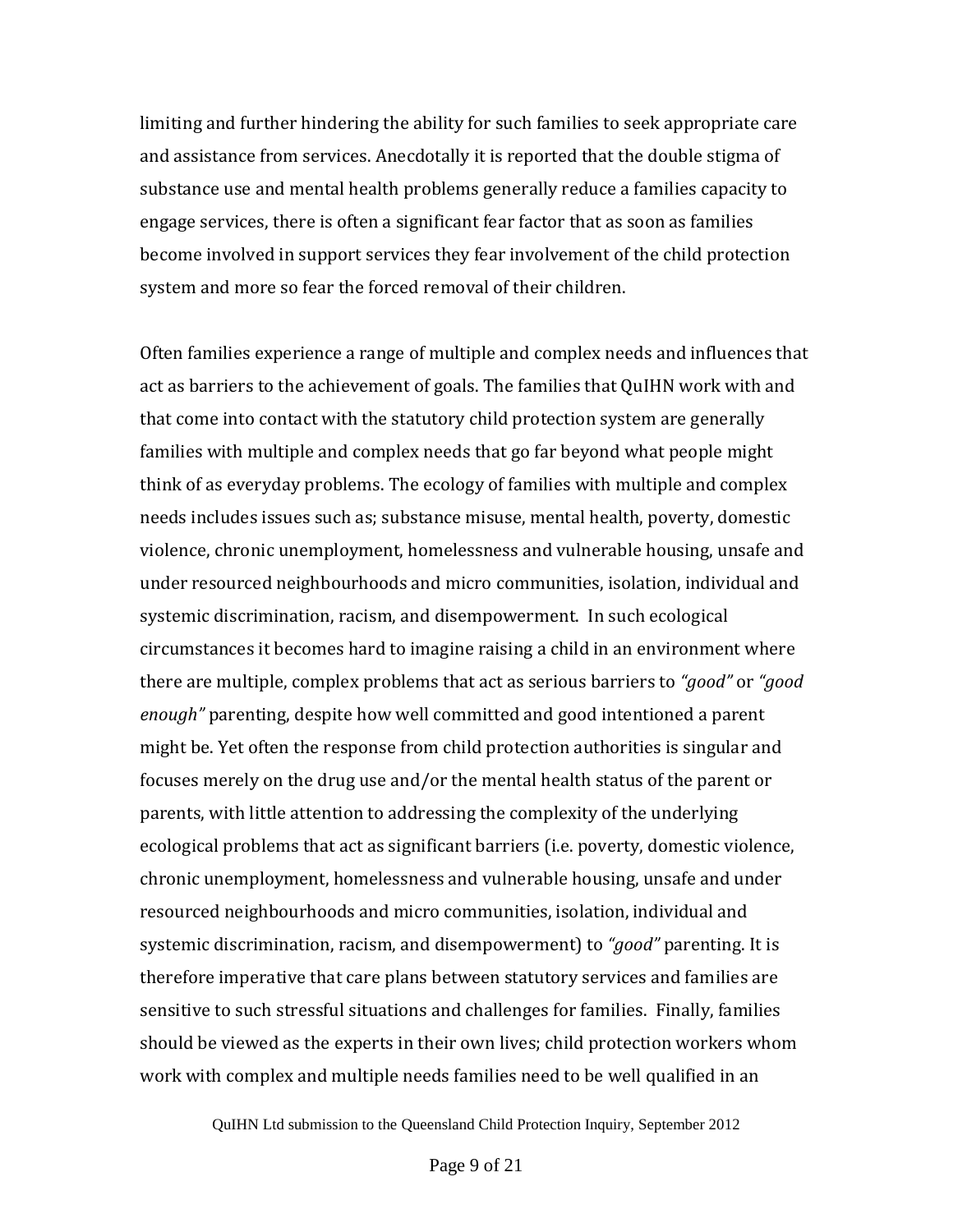appropriate and related discipline to child and family issues, critically reflective and respectful of each family's life circumstances. The "Review of the Qualifications and Training Pathways, Department of Child Safety" in 2007 stated that *"the multiple needs of children and young people in the statutory system requires a diversely skilled and qualified workforce which has the ability to respond from a multi-disciplinary perspective and offer particularly vulnerable children and young people the best possible outcomes"*. It is concerning that the Department has subsequently opened its recruitment to a plethora of qualifications. It is questionable what such a plethora of disciplines bring to practice frameworks with some of society's most vulnerable individuals and families? Do such frameworks ensure sufficient attention to areas such as social justice, critical reflection, and anti-oppressive practice?

## **Early intervention and access to resources required to support child abuse prevention to at risk families**

Both the Forde Inquiry and the CMC Inquiry recommended that child protection services require access to resources required to support child abuse prevention to at risk families, specifically, increased access to resources for working with families with children living at home. Despite such recommendations there appears to be problematic access to resources to support at risk children living with their biological families. It is therefore imperative that child protection services have readily accessible and available funding for support services to maintain at risk children in their family home wherever possible. The Forde Inquiry and the CMC Inquiry recommended that child protection services have access to resources required to support child abuse prevention to at risk families, and specifically referred to increased resources towards working with at risk families with children living at home. However, evidence indicates that there is a significant maldistribution of resources towards investigation and away from early intervention and prevention services. In addition to a greater emphasis within the Child Safety system toward effectively working with families to ensure children are able to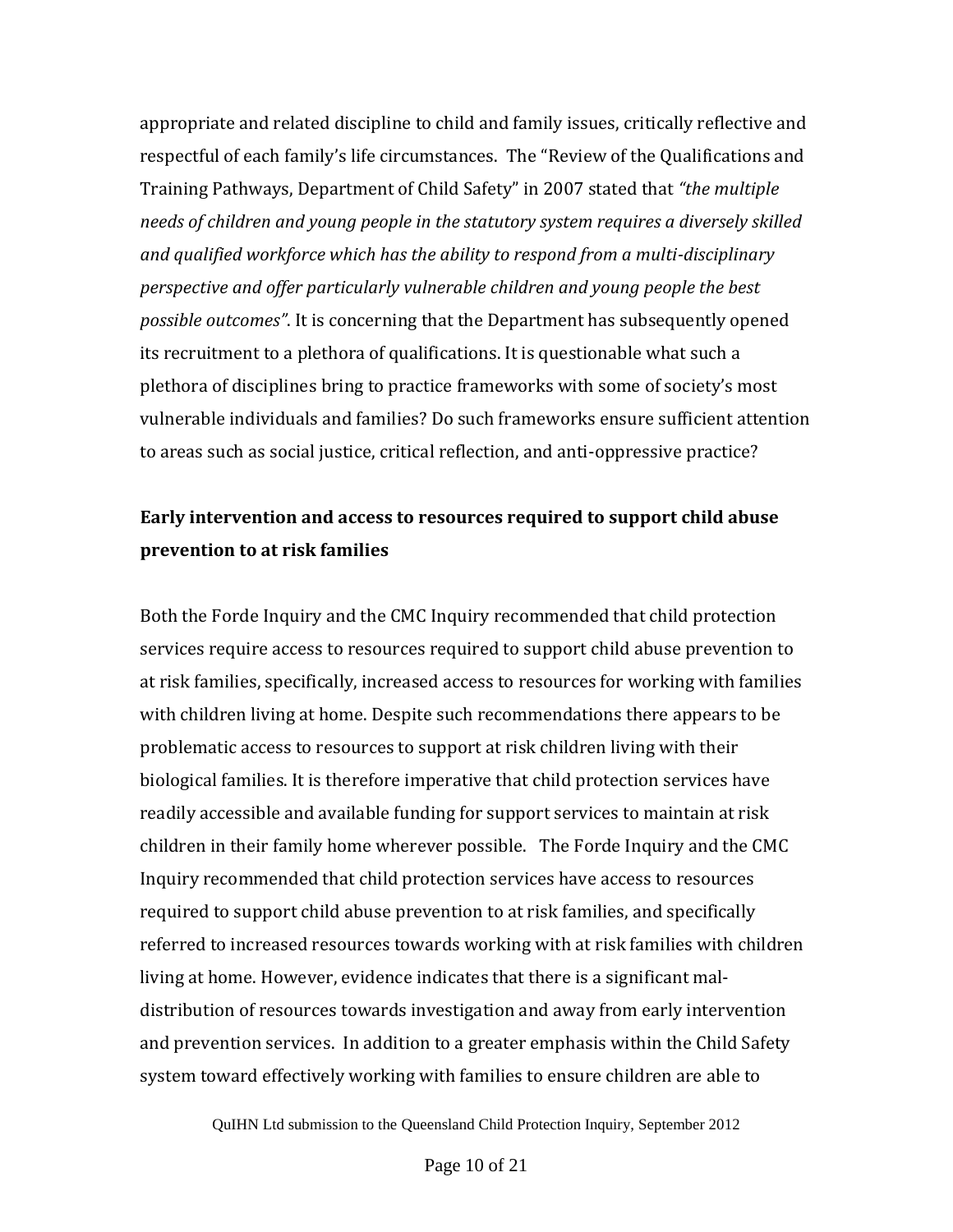remain safely at home a greater investment is required towards funding for family support and preservation services. High risk families, such as those experiencing substance misuse and mental health issues, require intensive interventions targeting multiple dimensions of functioning with a focus on creating and strengthening protective factors. (Dawe, Harnett, Staiger, et al. 2000) Service responses need to include a mixture of targeted prevention and early intervention, and recreational opportunities for children, while focusing on parents needs; including, family strengthening, mediation and support, parenting and life skills education programs, responsive and flexible respite, and accessible and affordable child care and well supported out of home kinship care. (Gruenert, Ratnam & Tsantefski, 2004) It has been identified that access and navigation of services for people with dual diagnosis is highly complicated and even more difficult for people who have dual diagnosis and who are parents. (Queensland Health, 2008. Staudt, & Cherry, 2009; & Hegarty, 2006) With increasing complexities of multiple needs, such as substance use and mental health issues, it is critical a continuum exists in the form of collaboration between early intervention and statutory services; while ensuring families remain supported in achieving outcomes – whether voluntary, directed, or compulsory in regards to substance use, mental health and child protection issues. (Humphreys, C. et al 2009) This requires a collaborative and inter agency driven approach that is designed to provide comprehensive services that attend to a multitude of issues rather than narrowly focused services that attend to discrete issues. (White, 2005) The requirement for greater collaboration between early intervention and tertiary services is required at the point when parents are identified as high risk with multiple needs; when such families enter into the child protection system the family workers and agencies conducting interventions and home visits need to be more involved in decisions made by statutory authorities. Drug and alcohol services remain an extremely important point of child-family intervention based services. For example, the drive to be a better parent has been cited as a key reason for parents to seek drug treatment and during the course of engagement in such services there is a valuable protracted period of contact with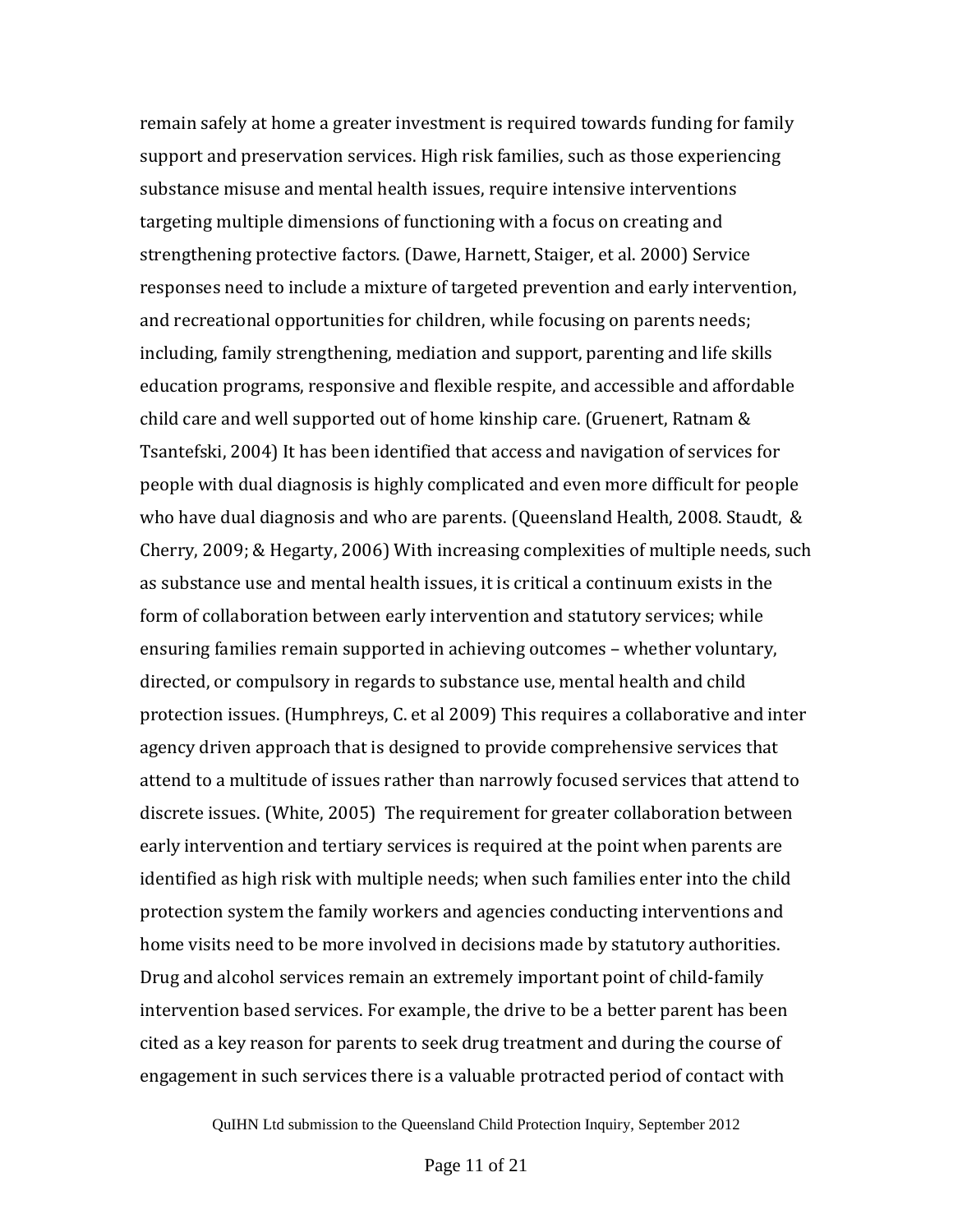clinical services providing important opportunities for the provision of child-family intervention services at a time when drug use may be relatively more stable. (Gruenert, Ratnam & Tsantefski, 2004; & Dawe, Harnett, Staiger et al, 2000)

Similarly, such services are well placed to continue to deliver behavioural family interventions. Research generally supports the short and long term effectiveness of intensive behavioural family interventions in improving parent-child relations. (Dawe, Harnett, Staiger et al, 2000; & Dawe, Harnett, & Frye, 2008) It is critical that behavioural family intervention services also include additional individualised plans to address such multiple level needs, for example; life-skills training such as self management, concurrent marital therapy and mediation, anger management, training in selection and arrangement of activities for children in high risk situations, social support training, and development of strategies for better homeschool liaison, among other areas. (Dawe, Harnett, Staiger et al, 2000) The importance of individualised plans reflects the reality that any combination of problems may be hindering the achievement of goals for change in the family. (Dawe, Harnett, Staiger et al, 2000) Behavioural family interventions should encourage parents to identify goals for change and parents should then be encouraged to identify the range of influences that act as barriers to the achievement of such goals, thus providing a clear basis for intervention to improve the wider ecology of the family. (Dawe, Harnett, Staiger et al, 2000) Areas of family life that are not identified as potential problems can be thought of as potentially facilitating factors and acknowledging such areas can be helpful for families. (Dawe, Harnett, & Frye, 2008) For example, parents faced with multiple level problems may often face reduced emotional resources to cope with their children's needs, however if a support network is available parents may turn to these people for assistance with such needs. (Dawe, Harnett, & Frye, 2008) Additional to professional support raised and accessed via community and other services, social support (including support received from family members and friends) is extremely important. Social support, particularly in the case of substance use and mental health, is a critical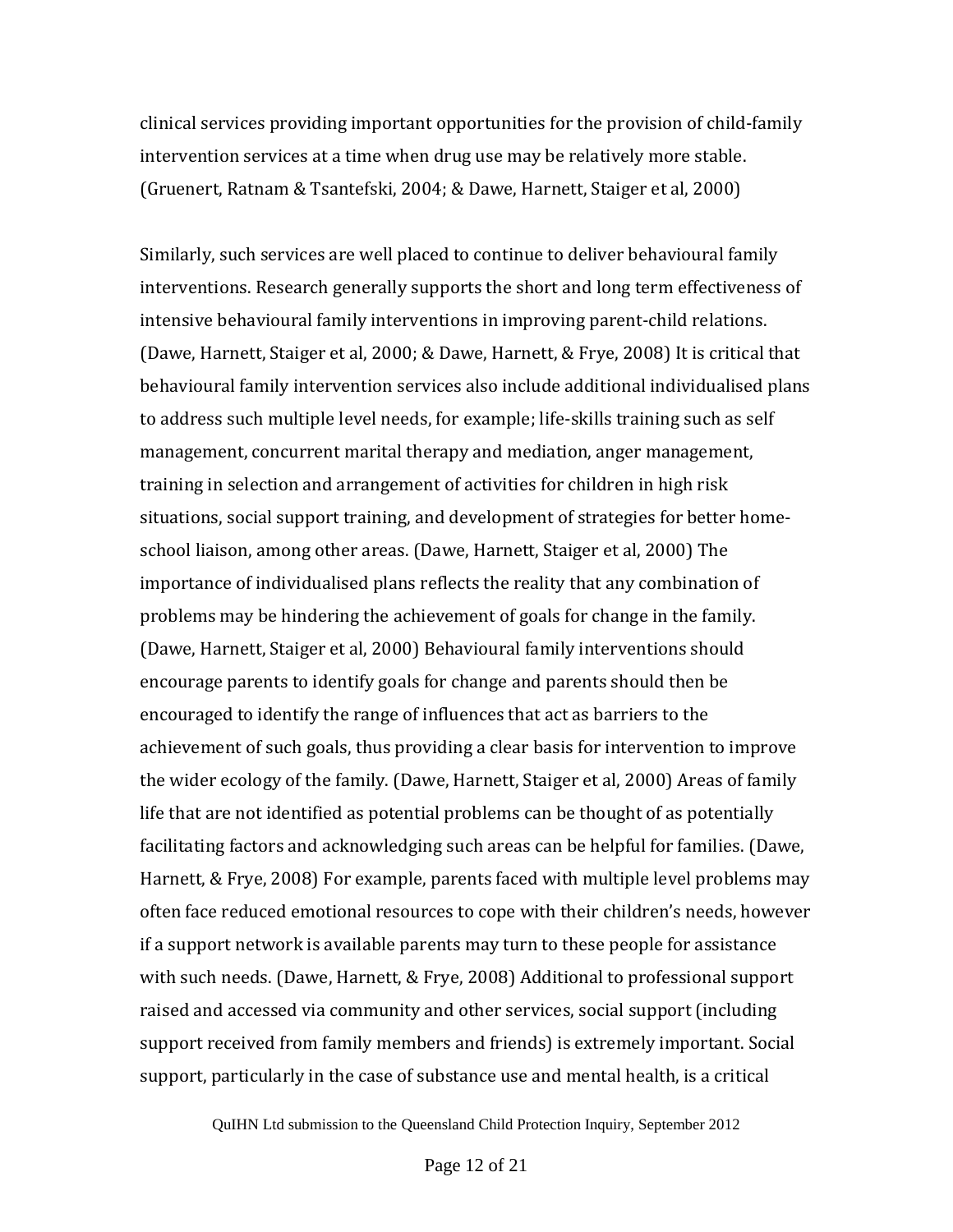factor in the ability of parents' to cope with the pressures of parenting, and other than formal links to services it may frequently include more informal support provided by family members and friends. (Gruenert, Ratnam & Tsantefski, 2004) The role of connectedness to family and to the wider community is thought to play a key role in the emotional wellbeing of children, and to protect against some of the negative impacts of parental substance misuse. (Dawe, Harnett, Staiger et al, 2000) Outcomes are arguably generally better for families when there is a level of both professional support from services and support from family and friends, however that access to and level of support received is strongly influenced by a range of factors. Accessing support from family and friends may be complicated and hindered by substance use and/or mental health diagnoses; therefore it is imperative such support is made readily available to complex and multiple needs families via the brokering of various support services. This is particularly so as research on the various modalities and access to social support in Australia indicates that many people turn to their families for assistance with tangible needs; however such assistance is generally not available to those families who have experienced long term drug or alcohol problems. (Gruenert, Ratnam & Tsantefski, 2004) In order to increase social support opportunities among families affected by substance use and/or mental health, the provision of home visits from appropriately trained professionals delivered through a brokered system may be required. For example, research indicates that women with substance misuse problems often feel unable to attend a range of community activities and parents who have limited social support and live socially isolated are at greater risk for poorer parenting practices. (Dawe, Harnett, & Frye, 2008) The provision of tailored and individualised behavioural parent training, counselling, interpersonal problem solving and other interventions delivered in the home may be particularly important for parents who are significantly affected by social isolation. Within intervention programs targeting families with multiple problems, such as substance use and mental health, there exists a need for individualised approaches delivered in a multitude of settings, including the home. This may be particularly important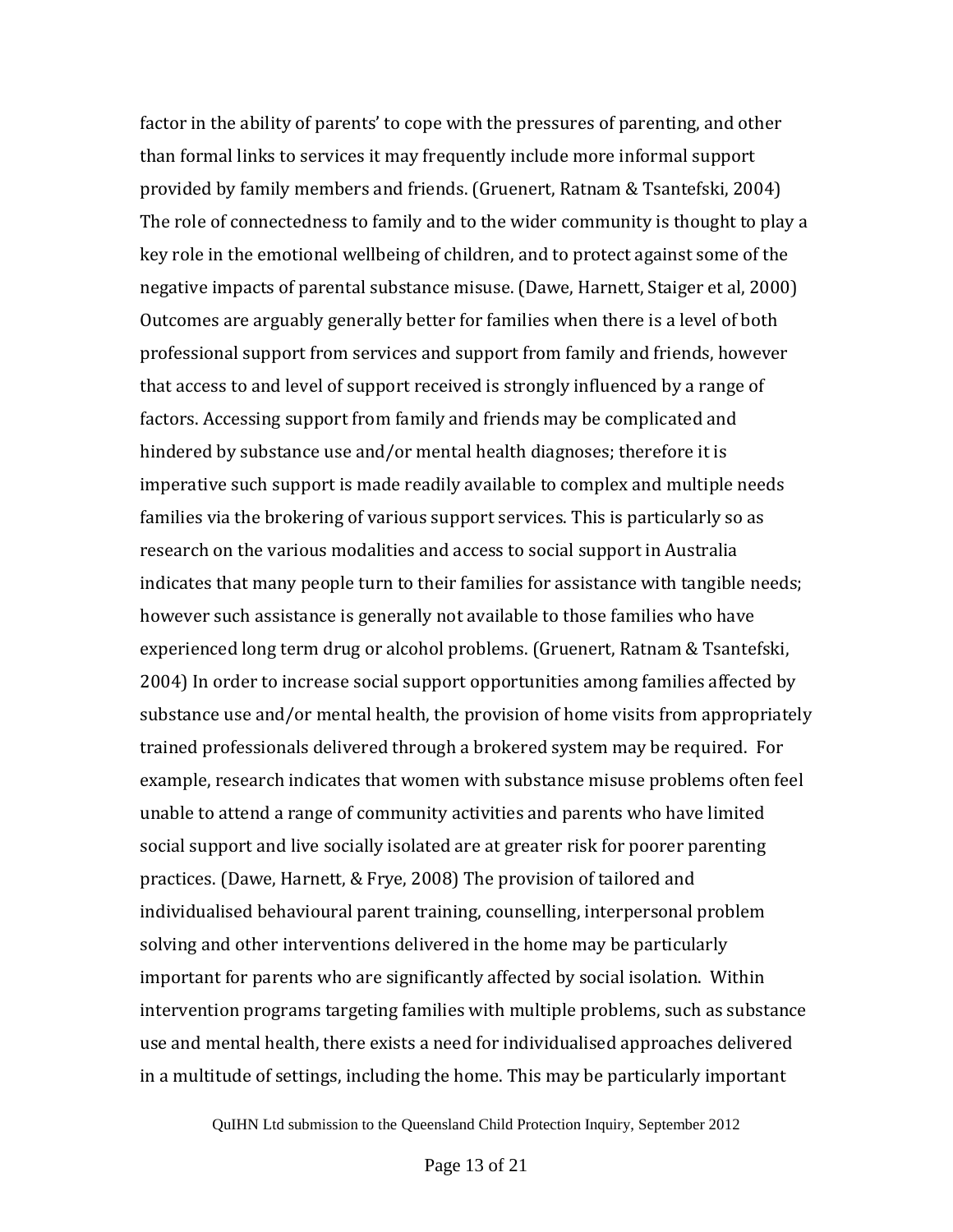for this population, as the provision of home based services may assist in the creation of a non threatening environment and may decrease the potential for loss of engagement in intervention programs, while assisting the family support worker to identify potential facilitating factors and other difficulties in coping, thus allowing greater opportunity for learning alternative coping skills to assist with multiple life stressors. The nature of mental health and/or substance use often may also lead to situations of personal and family crisis, it is therefore particularly important that families are assisted in developing crisis management plans for dealing with such situations if and when they arise.

A shift in policy and approaches to dealing with problematic families has begun occurring, resulting in more emphasis on early interventions to support children and families, particularly those considered to be high risk. (Humphreys, Harries, Healy, et al 2009; & COAG, 2009) The evidence of the effectiveness of early interventions has continued to grow and rather than weighting investment into statutory interventions there is good reason to supporting families and children through universal and specialist services. (Humphreys, Harries, Healy, et al 2009) However, surges in demand have continued to create competing demands to simultaneous fund the statutory system at the expense of earlier interventions. (Humphreys, Harries, Healy, et al 2009) Previous commentary on the funding of early interventions and the child protection system provide reference to the challenges of resourcing universal early intervention systems, while still maintaining the funding needed for such a system to provide statutory responses. (Humphreys, C. et al 2009). This challenge is further complicated by the increasingly complex and multiple needs of families, such as those of families affected by dual diagnosis, which requires a highly collaborative and efficient system well connected to community based services and other resources. Such challenges are complicated and the increasing recognition that families have multiple level and complex needs, including substance use issues and mental health, leads to a requirement for the development of multi level responses.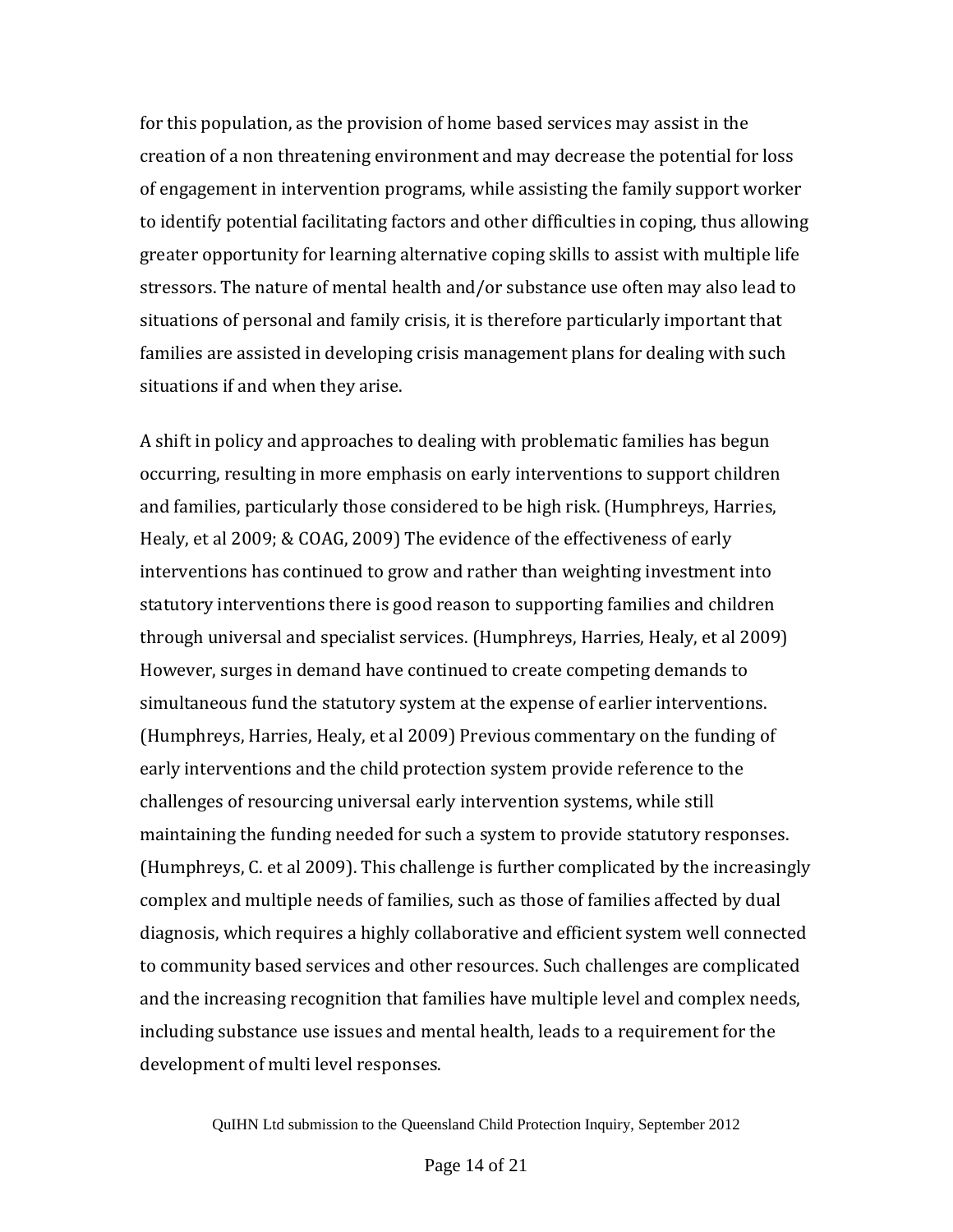There is good reason to supporting families and children through universal and specialist services and alcohol and drug services remain an extremely important point of child-family intervention based services. (Dawe, Harnett, Staiger et al, 2000) However the challenge remains in resourcing early interventions in order to effectively provide targeted prevention and support to vulnerable families while reducing the demand on the statutory system. (Humphreys, et al. 2009) This challenge is further complicated by the increasingly complex needs of families, such as those experiencing issues associated with dual diagnosis and there is increasing recognition that families have multiple level needs leading to a requirement for multi level responses. It is critical that a continuum exists in the form of collaboration between and within early intervention and statutory services to ensure families remain supported in achieving outcomes. (Humphreys, et al. 2009) Community services require resourcing in order for such services to be able to re focus from primarily dealing with adult problems to be better placed to address the 'whole' family affected by dual diagnosis and to provide family facilities. High risk families require a mixture of intensive interventions and other less intensive interventions targeting multiple dimensions of functioning with a focus on creating and strengthening protective factors. (Dawe, Harnett, Staiger, et al. 2000) Further research is needed in relation to both the long term effectiveness of such intensive interventions and the role of home visits among vulnerable families experiencing dual diagnosis issues. (Dawe, Harnett, & Frye, 2008. & Holzer, et al, 2006) The role of family engagement and the development of a collaborative therapeutic working alliance remains a critical element in the delivery of such interventions. (Dawe, Harnett, & Frye, 2008) Families with multiple needs require clear and understandable goals to work towards that are both clinically meaningful and agreed on by parents and services. (Dawe, Harnett, & Frye, 2008) It is critical that child protection and behavioural family intervention services seek to improve the wider ecology of the family by the inclusion of individualised action plans for families with multiple needs which encourage parents to identify goals for change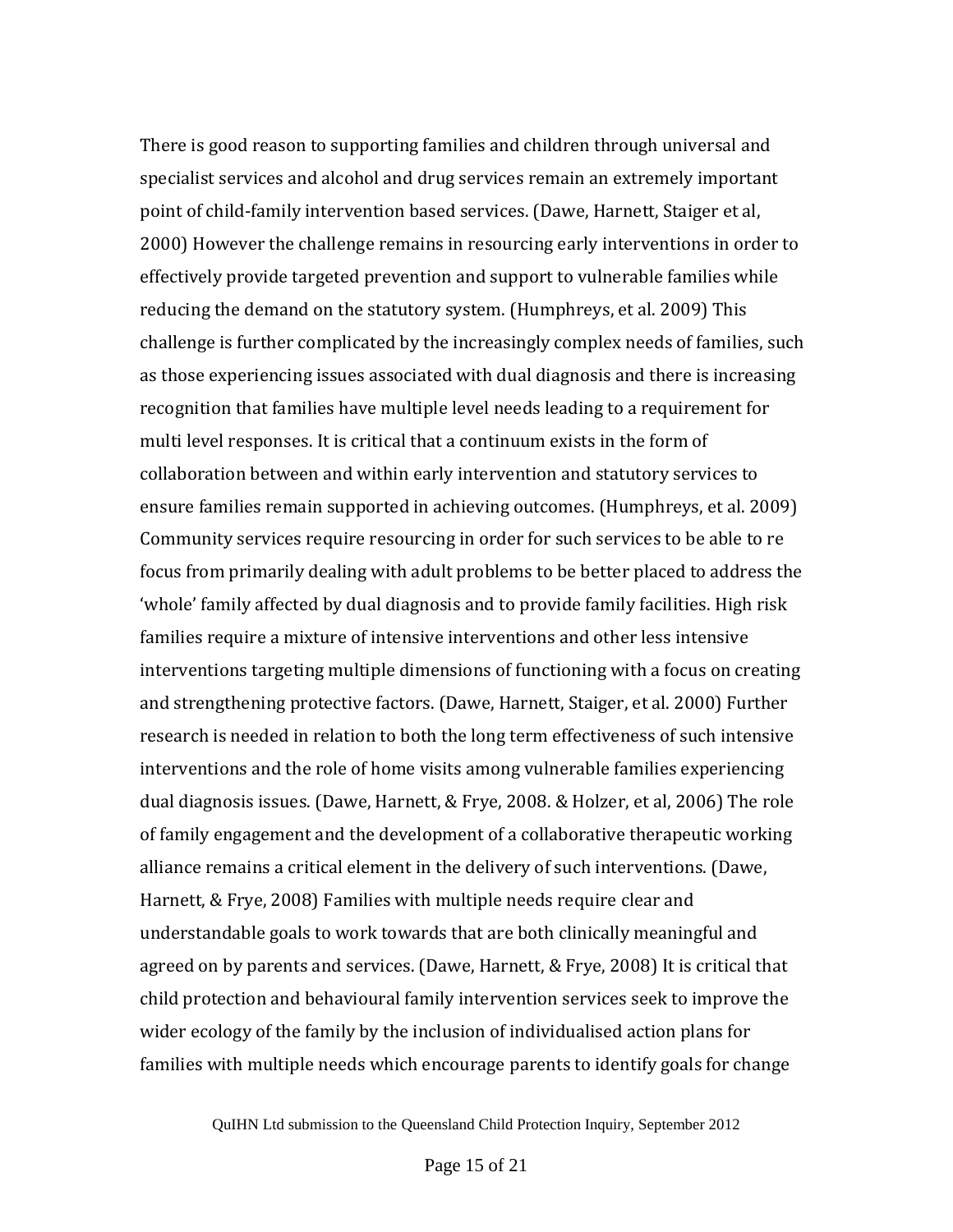and the range of influences that act as barriers to the achievement of goals. (Dawe, Harnett, Staiger et al, 2000) Families with multi level needs require the ability to access and receive assistance from social support networks, and given the difficulty observed for many in obtaining social support, intervention programs should focus on strengths based practice that seeks to identify and create such support networks. Given the complexity of issues and the requirement for family support work to be tailored to families needs and intensive but time limited, it is essential for the effective treatment of multi problem families that staff have small case loads. (Dawe, Harnett, & Frye, 2008) Service responses need to include a mixture of targeted prevention and early intervention, and recreational opportunities for children, while focusing on parents needs; including, family strengthening, mediation and support, parenting and life skills education programs, responsive and flexible respite, and accessible and affordable child care and well supported out of home kinship care. (Gruenert, Ratnam & Tsantefski, 2004) The role of drug use and mental health in the causes of family dysfunction and risk is highly complex as is the ability to seek care for family problems among people affected by substance misuse and mental health. (Hegarty, M, 2006) Gaps in consumer access and barriers to the ability to navigate services among people with dual diagnosis requires further attention and effort to ensure services are accessible and responsive to access issues. Finally, there is a requirement for the child protection system to give due attention to a reorientation to a more public health driven model, whilst mindful of the imperative to safeguard vulnerable children, this requires a shift away from forensically oriented and punitive approaches to those that focus on universal services, prevention of harm and the promotion of safety and well being. (Lonne, Harries, Lantz, 2012) Such an approach requires the involvement of a range of professionals and people in the wider community and must seek to tackle the underlying causal and contributory factors related to child abuse from a 'whole of government' perspective that crosses various demarcations such as housing, education, health, and child welfare and seeks to draw in various sectors such as housing, alcohol and drug, and employment, to name only a few. Such an approach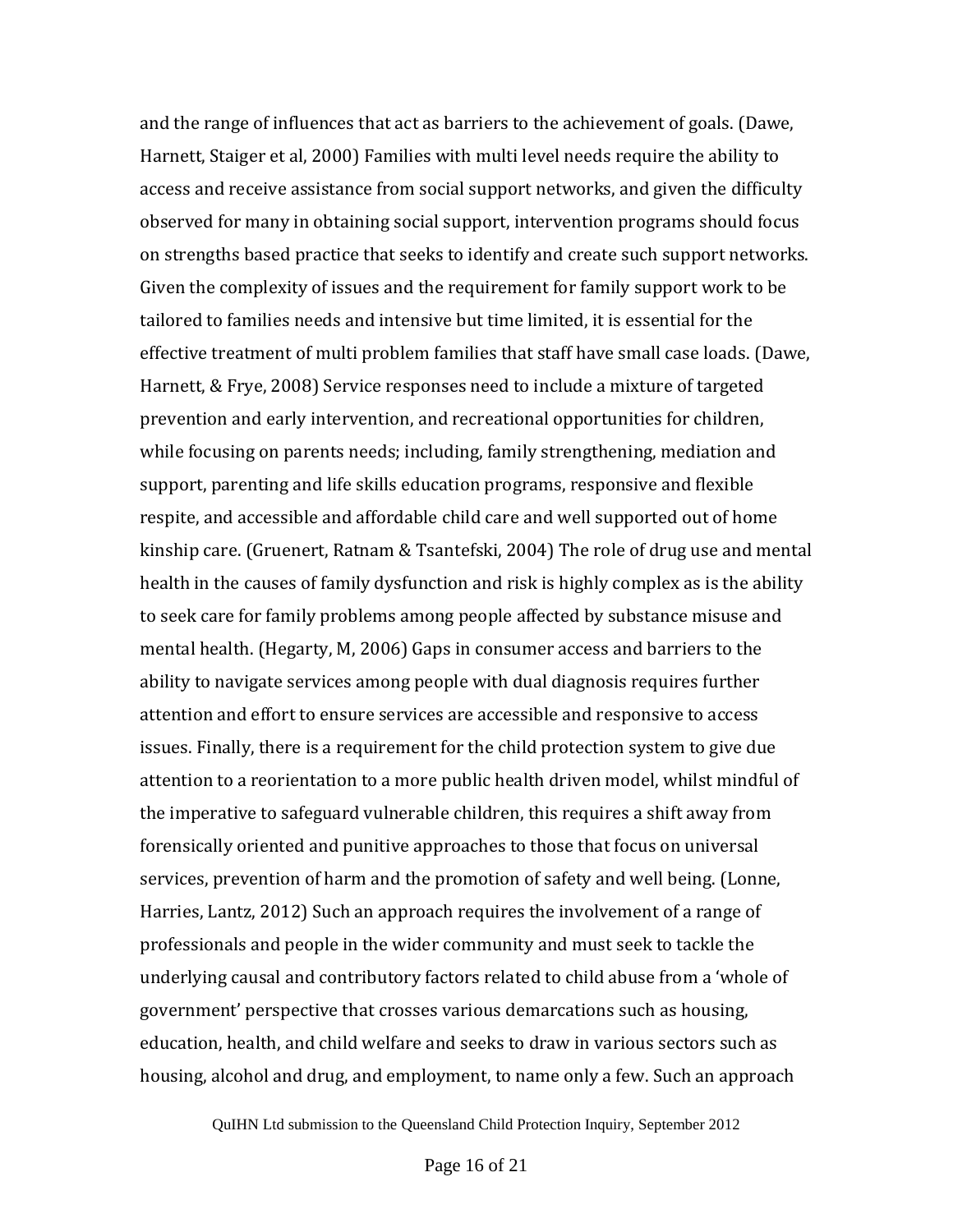may provide greater multi faceted strategies that seek to address the underlying risk and protective factors.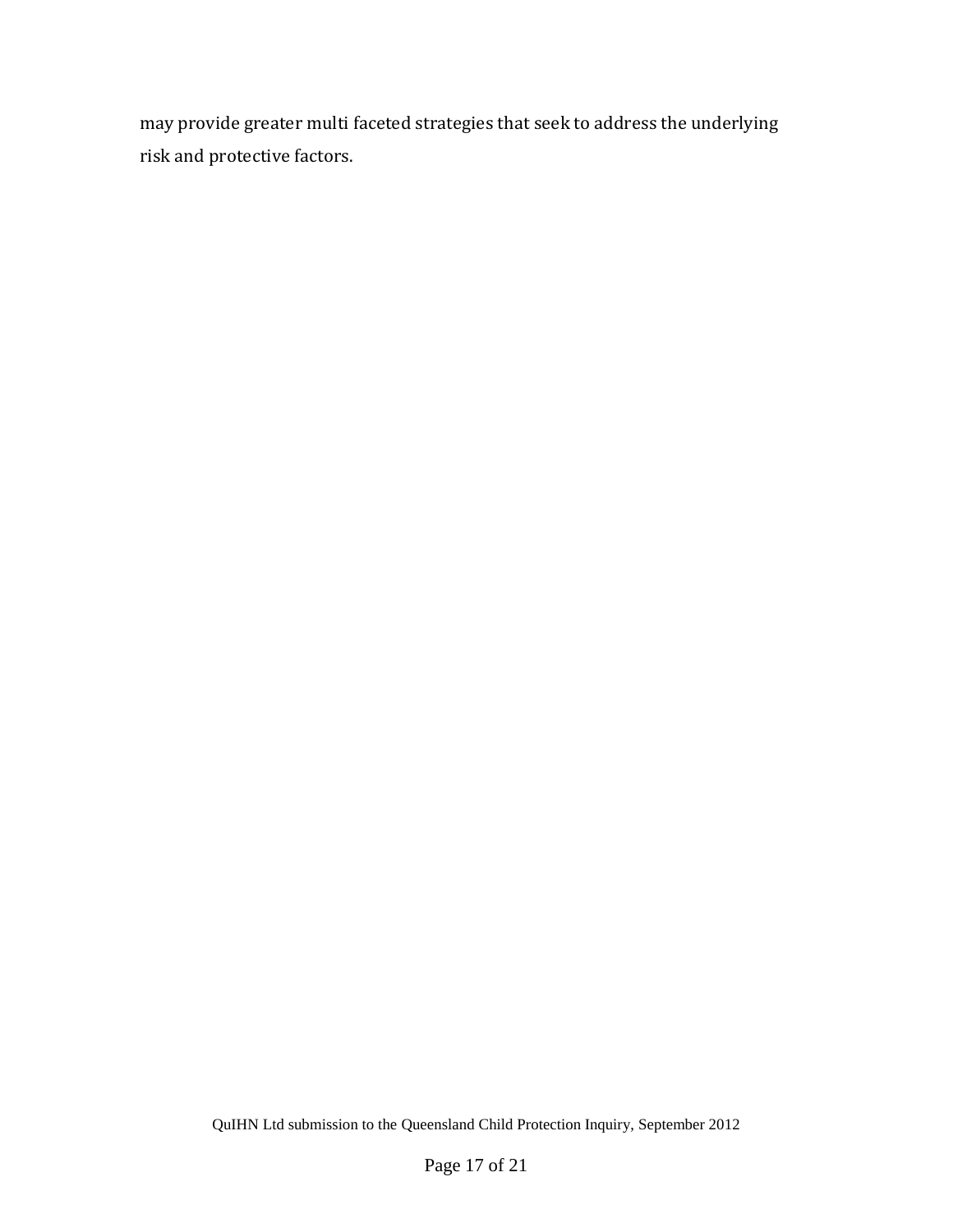### **References**

- 1. Ainsworth, F. (2004) *"Drug use by parents: The challenge for child protection and drug and alcohol services", Children Australia, Vol.29 (3), 2004: p.4-10.*
- 2. Australian Association of Social Work [AASW] (2012) *"AASW Submission (Qld Branch): Queensland Child Protection Commission of Inquiry"*, August 2012, Brisbane.
- 3. Australian Institute of Health and Welfare (2010) *"Child protection Australia 2008-09",* Child Welfare Series, no.47. Cat.no. CWS 35, Canberra: AIHW.
- 4. Australian Institute of Health and Welfare [AIHW] (2007) *"The Winnable War on Drugs: The Impact of Illicit Drug Use on Families",* House of Representatives Standing Committee on Family and Human Services, September 2007, Canberra.
- 5. Australian Institute of Health and Welfare [AIHW] (2011) *"Child Protection Australia 2009 – 2010",* Child Welfare Series, Cat.no.39, Canberra, AIHW.
- 6. Burford, G. (2005) *"Families: Their role as architects of civil society and social inclusion", Practice, Vol.17,pp. 79-88.*
- 7. Connolly, M. (2007) *"Learning from the past and repositioning the future: The FGC in contemporary practice", Social Work Now, Vol.36, pp. 8-14.*
- 8. Connolly, M. (2009) *"Family group conferences in child welfare: the fit with restorative justice", Contemporary Justice Review, Vol.12, pp. 309-19.*
- 9. Copello, A.G. Velleman, R.D.B. & Templeton (2005) *"Family interventions in the treatment of alcohol and drug problems", Drug and Alcohol Review, Vol.24 (4): p.369-385.*
- 10. Council of Australian Governments [COAG] (2009) *"Protecting children is everyone's business: National framework for protecting Australia's children 2009-2020",* Australian Government, Canberra.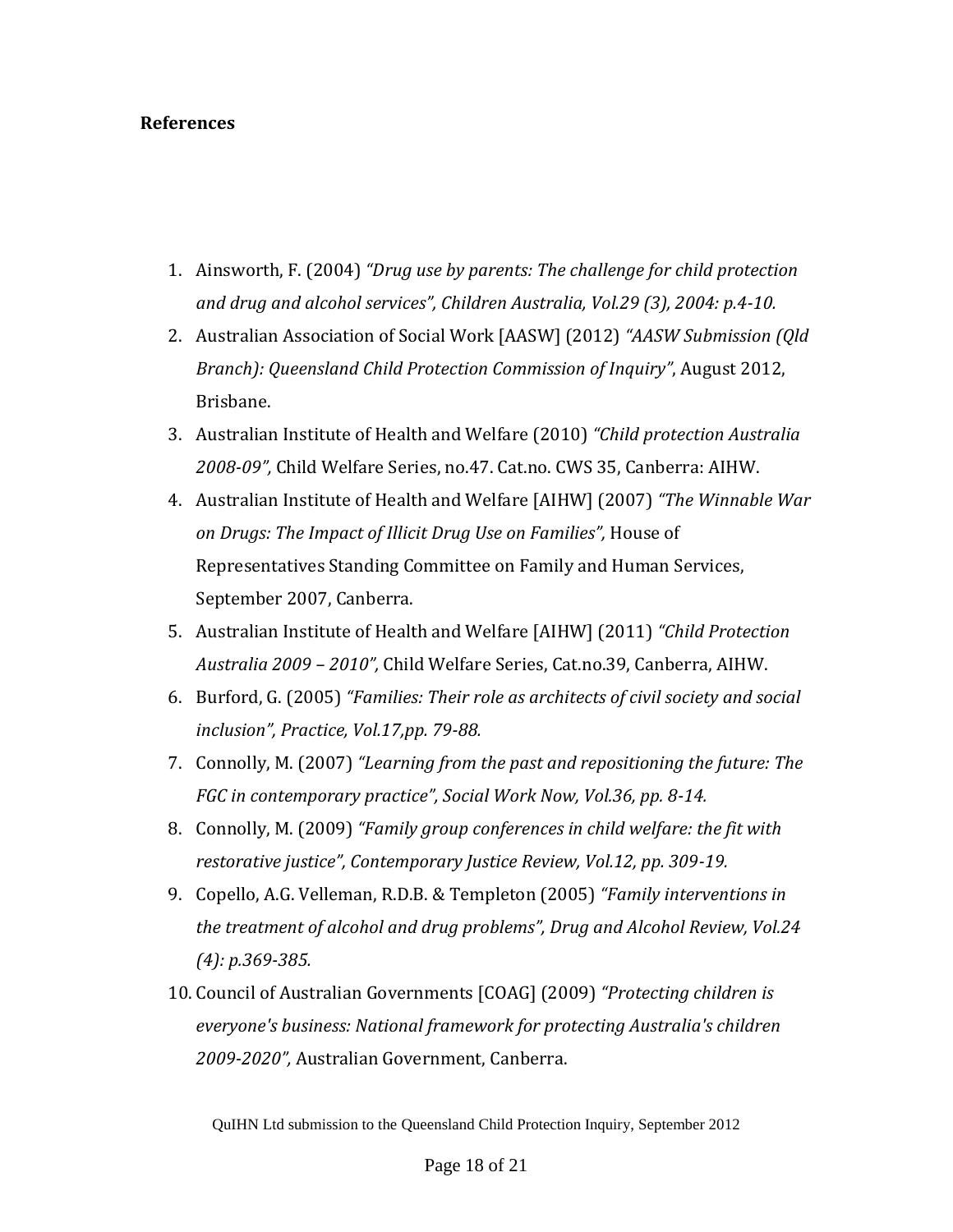11. Dawe, S. Harnett, P. & Frye, S. (2008) *"Improving outcomes for families with parental substance misuse: what do we know and what should we do",* National Child Protection Clearinghouse, Child Abuse Prevention Issues, No.29, 2008, accessed via Stable URL:

[<http://www.aifs.gov.au/nch/pubs/issues/issues29/issues29.html>](http://www.aifs.gov.au/nch/pubs/issues/issues29/issues29.html) on 20 May 2010.

- 12. Dawe, S., Harnett, P. H., Staiger, P., & Dadds M. R. (2000), *"Parent training skills and methadone maintenance: Clinical opportunities and challenges", Drug and Alcohol Dependence, Vol.60 (1), p.1-11.*
- 13. Frye, S. Dawe, S. Harnett, P. Kowalenko, S. Harlen, M. (2008) *"Supporting the families of young people with problematic drug use investigating support options",* Australian National Council on Drugs, January 2008, Canberra.
- 14. Gillingham, P. & Bromfield, L. (2008) *"Child protection, risk assessment and blame ideology", Children Australia, Vol.33 (1), 2008.*
- 15. Gruenert, S. Ratnam, S. & Tsantefski, M. (2004) *"The Nobody's Client Project: Identifying and Addressing the Needs of Children with Substance Dependent Parents Full Report",* Odyssey Institute of Studies, Odyssey House, Victoria.
- 16. Gupta, A. & Blewett, J. (2007) *"Change for children? The challenges and opportunities for children's social work workforce", Child & Family Social Work, Vol.12, pp.172-81.*
- 17. Hallgrimsdottir, E. Healy, K. & Foulds, H (2004) *"Child protection practice with families affected by parental substance use", Children Australia, Vol.29 (3), 2004: p.11-15.*
- 18. Hansen, P. & Ainsworth, A. (2007) *"Parent blaming in child protection and health settings: a matter for concern", Children Australia, Vol.32 (2), 2007.*
- 19. Hearle, J. Plant, K. Jenner, L. Barkla, J. & McGrath, J. (1999) *"A survey of contact with offspring and assistance with child care among parents with psychotic disorders", Psychiatric Services, Vol.50, p.1354-1356.*
- 20. Hegarty, M. (2006*) "Mind the gap: Supporting children in families where parents have a dual diagnosis"*, in Robertson, S. (Ed) (2005) *"Dancing to the*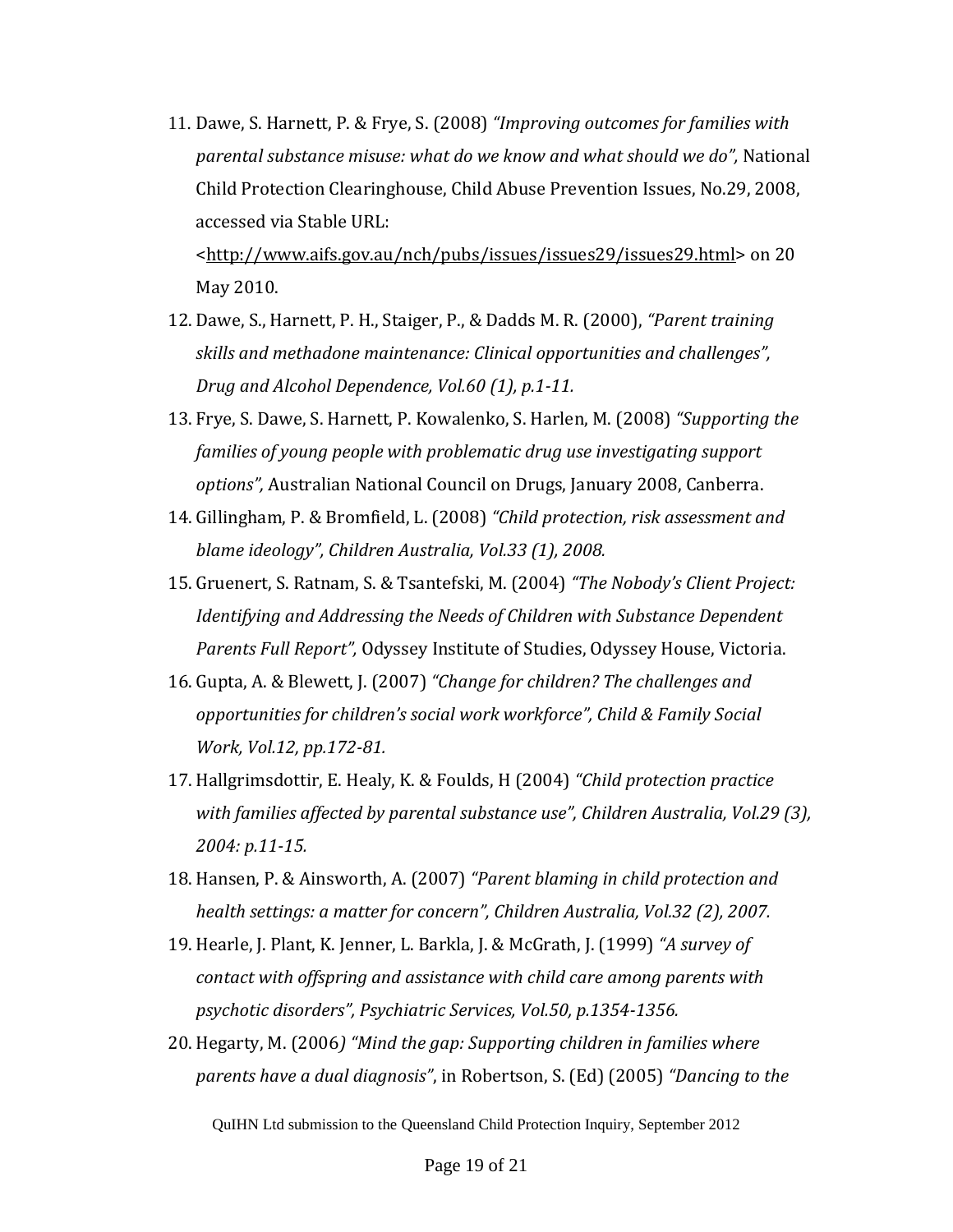*beat of a different drum: Book of proceedings", 15th Annual TheMHS Conference, Adelaide South Australia, 31 August – 2 September 2005. Mental Health Services Conference Inc. of Australia and New Zealand, Balmain, New South Wales.* Accessed via Stable URL:

[<http://www.mhcc.org.au/documents/MichelleHegarty.pdf](http://www.mhcc.org.au/documents/MichelleHegarty.pdf) > on 20 May 2010

- 21. Holzer, P. (2007) *"Defining the public health model for the child welfare services",* Resource Sheet No.11, National Child Protection Clearinghouse, Melbourne, retrieved from stable URL address [<http://www.aifs.gov.au/nch/pubs/sheets/rs11/rs11.html>](http://www.aifs.gov.au/nch/pubs/sheets/rs11/rs11.html) on 20 May 2010.
- 22. Holzer, P. Higgins, J.R. Bromfield, L.M. Higgins, D.J. (2006) *"The effectiveness of parent education and home visiting child maltreatment prevention programs", Australian Institute of Family Studies, Child Abuse Prevention Issues, No.24, Autumn 2006*
- 23. Humphreys, C. Harries, M. Healy, K. Lonne, P.M. McHugh, M. Sheehan, R. (2009) *"Shifting the child protection juggernaut to earlier intervention", Children Australia, Vol.34 (3), 2009, pp.5-8.*
- 24. Leek, L. Seneque, D. & Ward, K. (2009) *"Parental drug and alcohol use as a contributing factor in applications to the Children's Court for protection orders", Children Australia, Vol.34 (2) 2009, pp. 11-16.*
- 25. Lonne, B. Harries, M. & Lantz, S. (2012) *"Workforce Development: A Pathway to Reforming Child Protection in Australia", British Journal of Social Work, Advanced Access published May 22, 2012.*
- 26. Maluccio, A.N. & Ainsworth, F. (2003) *"Drug use by parents: A challenge for family reunification practice"*, *Children and Youth Services Review, Vol.25 (7), Jul 2003: p.511-533.*
- 27. Melton, G. & Thompson, R. (2002) *"The conceptual foundation: Why child protection should be neighbourhood based and child-centred"*, in G. Melton, R. Thompson, & Small, M (eds) *"Towards a Child-Centred, Neighbourhood-Based*